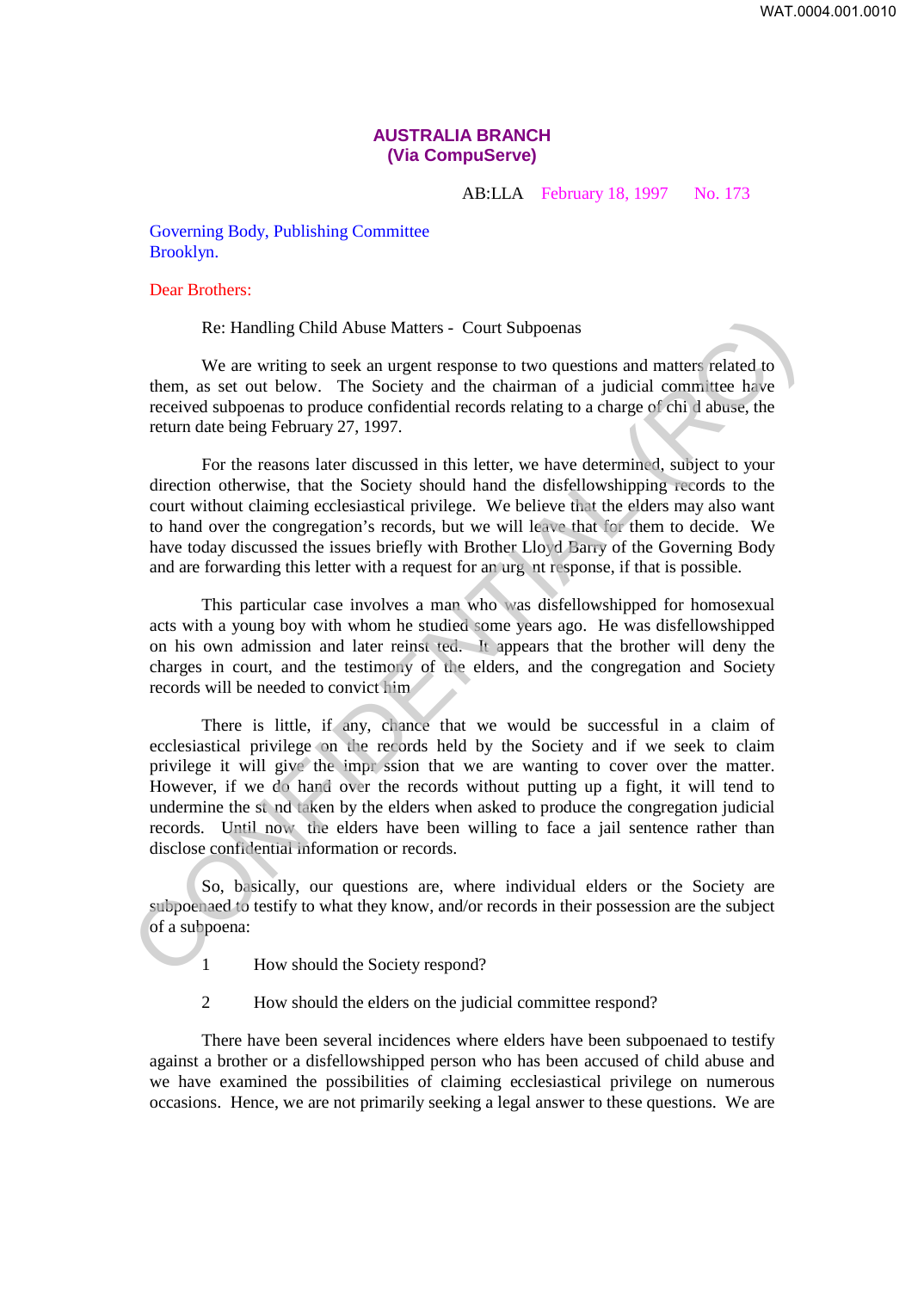asking for a scriptural viewpoint on the appropriate course to take in view of the confidentiality requirements outlined in the Scriptures and the Society's publications.

In some of the States of Australia legislation exists which grants qualified privilege to ministers of religion. Only matters disclosed in confession, according to the ritual of the particular religion, are privileged. As you would appreciate, not all judicial matters come within this definition, since information is gained by the elders from the testimony of others and circumstances not related to a confession. This may be the case even where there is a confession. We believe that we can extend the claim of privilege to written notes made by the elders where they pertain to an actual confession, but not to records that originate from witnesses testifying in the judicial hearing. Wher records are forwarded to the Society, these records are distanced from the confession and would not come within the provisions of the various State Acts. means of others and circuits, the proposition is gained by the elders from the measurement of others and circuits and circuits of the set of the set of the set of the set of the set of the set of the set of the set of the

Three of the seven states of Australia have not legislated to provide for ecclesiastical privilege and the common law operating in these stat s provides no basis for such privilege. To date we have relied on the fact hat prosecutors and judges have been reluctant to penalise ministers who have refused to divulge the contents of a confession.

If records held by the Society are subpoenaed, and where it is clear that no privilege exists, are such records to be released? If so, what effect will this have on the elders who may not see the fine line be ween d cuments held by the Society and those held by the elders? Even though the legal principles applicable to the records held by the Society are different to those applying to those held by the elders, it would be hard for the brothers to see that difference if the So iety were to release their records but encourage the elders to take a different course

In your Interbranch Memo LLB:LSB of September 16, 1993, on page 2, it is stated: "When elders are forced to go to the hearing, they have been directed to claim ecclesiastical privileg unless ordered to testify by a judge or risk contempt of court. Then, each lder has been allowed to make his own conscientious decision. No one should view any elder in an unfavourable light for whatever decision is made in these instances." This raises several questions.

When the order is to disclose or produce the records of the judicial committee, is it a ma ter for the elder personally and for his conscience alone?

Why is the subject matter no longer confidential merely because a judge decides it is not confidential? It would seem to us that it is a breach of confidentiality to disclose such matters whether or not a person is ordered to do so by a judge. Perhaps the principle of protection for the brothers and the community permits disclosure of information that would otherwise be confidential. (w 1/1/97, page 29, par 4) Is that the case?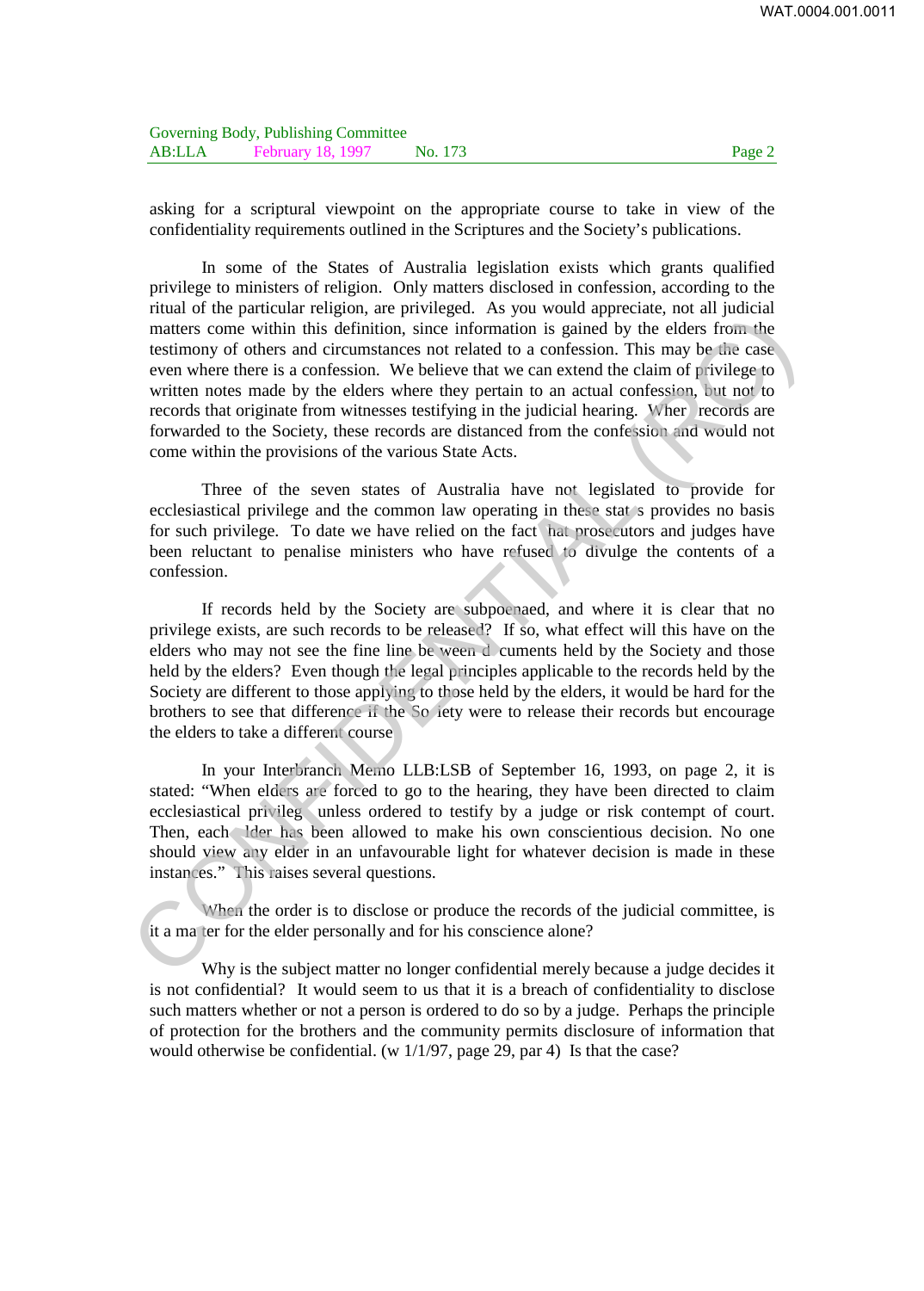*The Watchtower* has said, "Depending on the law of the land where he lives, the molester may well have to serve a prison term or face other sanctions from the State. The congregation will not protect him from this." (w 1/1/97, page 29) Does this mean that where a brother has committed a criminal offence, such as child abuse, the elders on the judicial committee or the Society, will disclose this information to the proper authorities if required to do so? If that were the case, and the brothers were aware of our stand, it would make a clear distinction between matters that may or may not be disclosed even under duress.

This also raises the question of whether elders should report child abusers or other criminal activities that they are aware of *before* they are ordered to do so by a court, particularly where they have some indication that the person may be a danger to the congregation or the community.

Of course, there are varying degrees of abuse, and the circumstances that surround the offences may vary greatly. A person may have committed an offence some 10 or 20 years ago, and the victim who is now an adult makes these accusations. The accused may admit the accusations, and while we would not permit him to serve in a responsible position, does that mean that the elders, or the Society, should testify against him in court when ordered to do so? If the elders were to testify and disclose the confidential records of his past, they would also have the opportunity to speak to his altered course of life, if that was a fact. In required to this mix were letter saw, and including the department of the same of the same of the same of the same of the same of the same of the congregation of the congregation of whether elders should report child a

Where elders become aware of a person's previous record of child abuse, and that person applies for baptism, or to become an unbaptised publisher, should he not be encouraged to clear this matter with the authorities before he is approved, or at least should he not be advised by the elders that if the issue arises later, the elders will have to testify to the authorities.

The general feeling in the community and the legal profession is that churches will cover and protect child abusers, and that has proven to be the case in Christendom. We have als been accused of protecting the abuser when we refuse to reveal confidential matters, or produce confidential records.

Since hese issues are arising with greater frequency as the old system decays, we feel that it is important to clarify the questions raised in this letter. It may be that the Society will need to review the extent to which it keeps records and reports of judicial proceedings involving criminal matters. Perhaps the only information we need to keep is the fact and date of the disfellowshipping. If this was the procedure *only in matters involving child abuse* it may be that this would be clear enough indication to the Society as to his past record. It may also be advisable to make an exception to the re-instatement procedure in these cases, allowing the Society to review the judicial committee's decision prior to any announcement to him or to the congregation. In that case, the elders could send a report from the disfellowshipping records of the congregation.